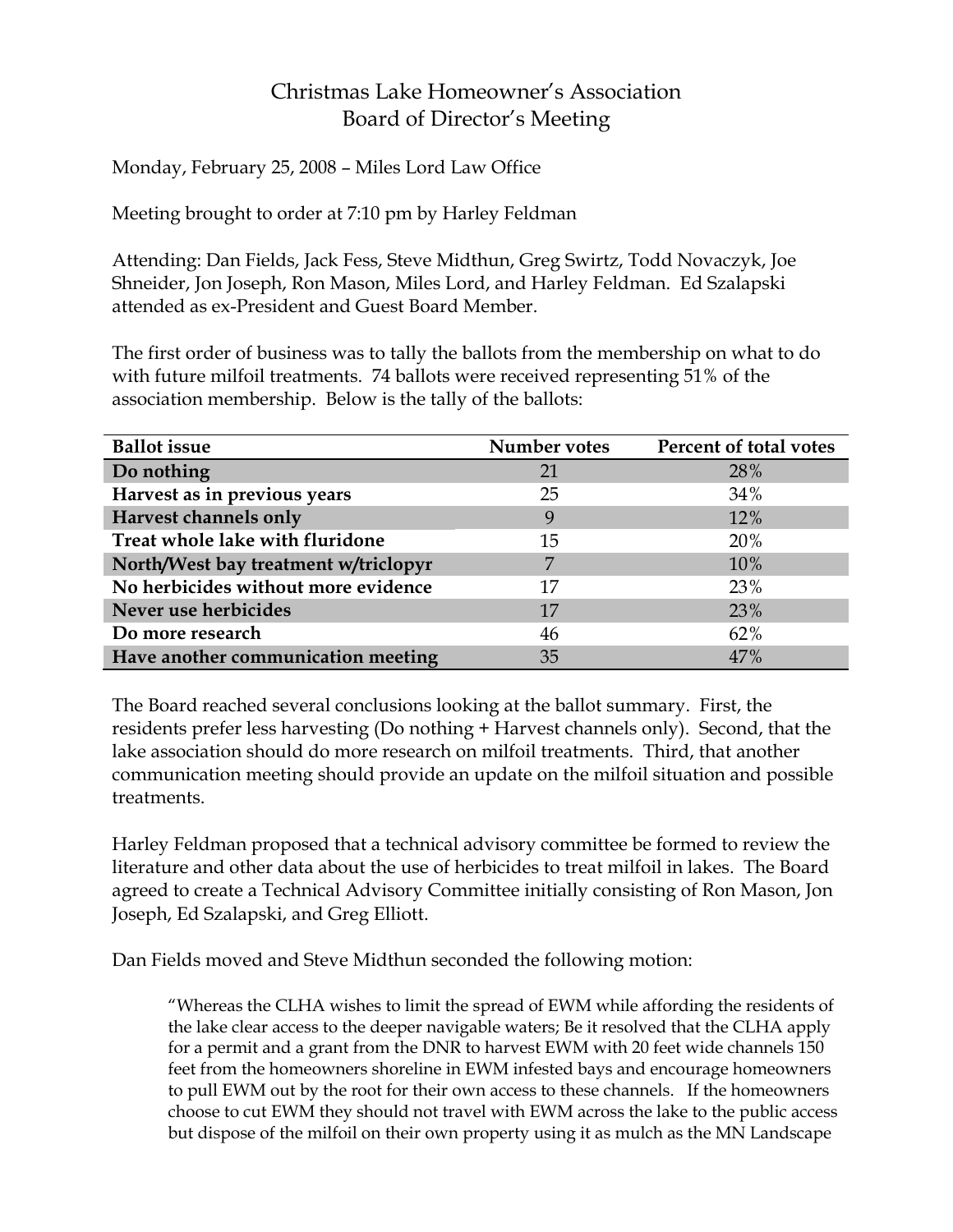arboretum recommends. The CLHA wants to avoid spreading any EWM seedlings to any other parts of the lake."

The vote was 2 votes for, 9 against. The motion failed.

Jack Fess moved and Ed Szalapski seconded the following motion:

"Christmas Lake will be mechanically harvested as has been done in prior years."

The vote was 4 votes for, 7 against. The motion failed.

Dan Fields moved and Steve Midthun seconded the following motion:

"A motion is made to have the lake consider the use of a Clean-Flo Oxygenation Aeration System as a natural method for controlling milfoil and reducing muck accumulation in Christmas Lake. The Clean-Flo System is designed to enhance the lake's natural ability to control the nutrients milfoil needs to grow including Phosphorus, Nitrogen and Carbon Dioxide and reduce muck through enhanced biological decomposition of organic sediment. Lake Savers/Clean-Flo will develop a design and quote for the Christmas Lake at no charge to the association."

The vote was 10 votes for, 1 against. The motion carried.

Doug Punke moved and Ed Szalapski seconded the following motion:

"For the 2008 summer season, the milfoil management decisions will be left to the individual homeowner. The Board will strongly discourage the individual use of herbicides, will coordinate the availability of a mechanical harvesting company and will offer other thoughts of stewardship in a letter to the membership."

The vote was 8 votes for, 3 against.

Harley Feldman has been unsuccessful in attempting to talk to Ann Ware about the Curry Creek problem of run-off into Christmas Lake. There is no progress to report on this subject.

There has been a vacancy on the Board. Two association members, Greg Elliott and Tom Kelly, have applied for the position. Jon Joseph agreed to resign from the Board leaving two openings to fill. Greg Elliot and Tom Kelly were elected to the Board.

Dan Fields volunteered to put together the Winter Party next year.